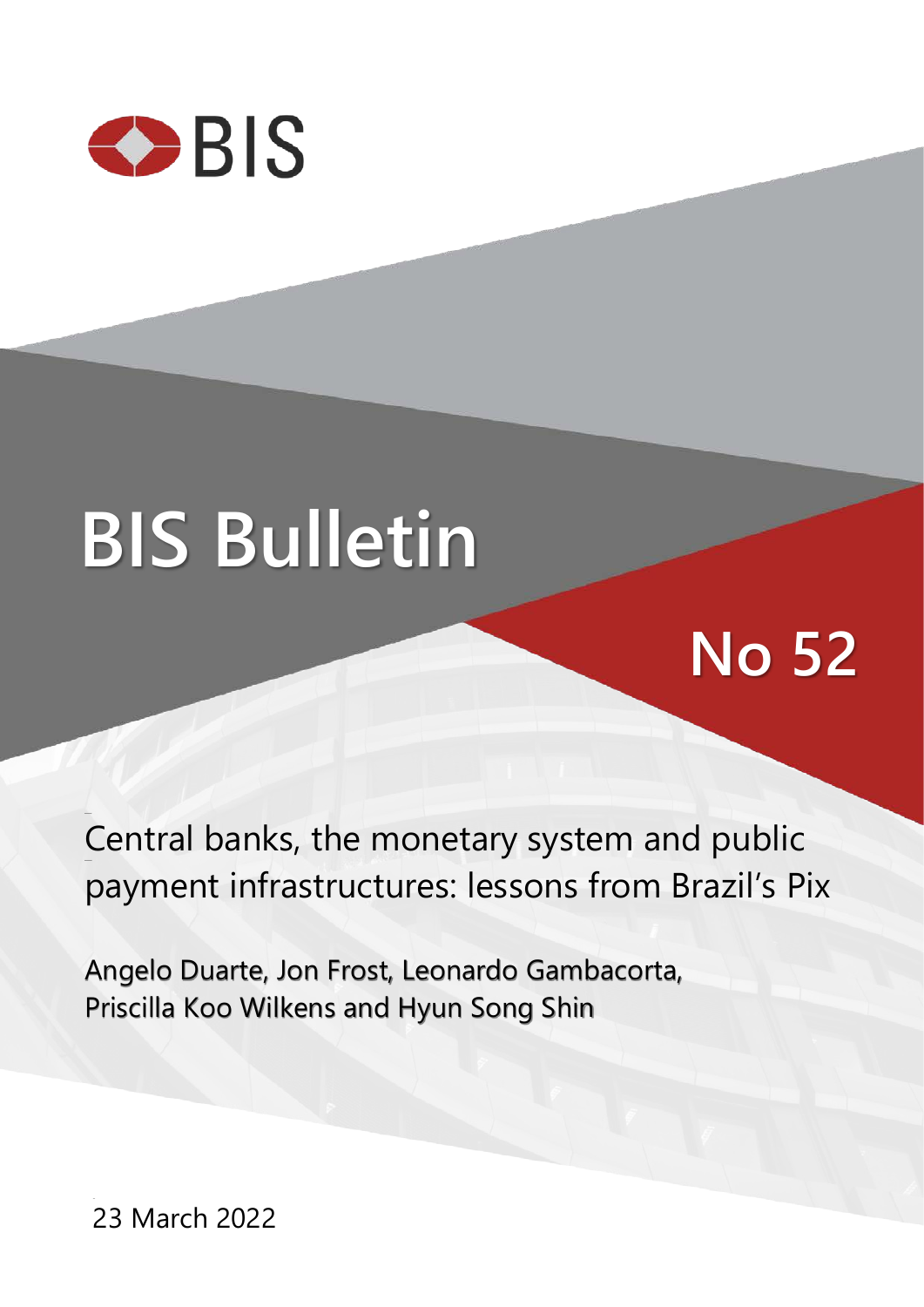BIS Bulletins are written by staff members of the Bank for International Settlements, and from time to time by other economists, and are published by the Bank. The papers are on subjects of topical interest and are technical in character. The views expressed here are those of their authors and not necessarily the views of the BIS or the Central Bank of Brazil. The authors are grateful to Giulio Cornelli, Breno Lobo, Bruno Galati and Mayara Trindade for excellent analysis and research assistance, to Martin Hood and Stefan Corre for editorial assistance and to Louisa Wagner for administrative support.

The editor of the BIS Bulletin series is Hyun Song Shin.

This publication is available on the BIS website [\(www.bis.org\)](http://www.bis.org/).

*© Bank for International Settlements 2022. All rights reserved. Brief excerpts may be reproduced or translated provided the source is stated.*

ISSN: 2708-0420 (online) ISBN: 978-92-9259-545-6 (online)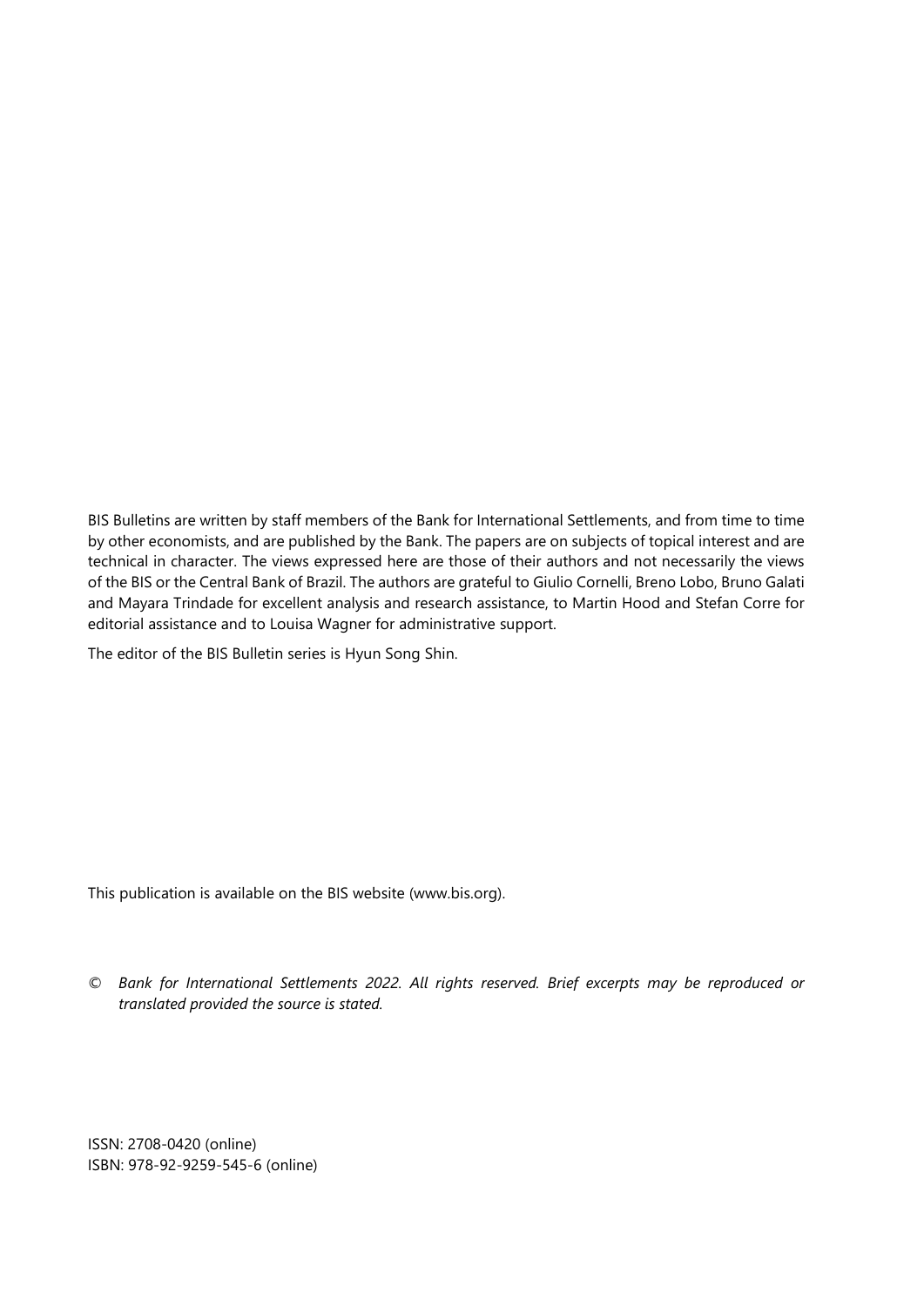### Central banks, the monetary system and public payment infrastructures: lessons from Brazil's Pix

#### *Key takeaways*

- *Public payment infrastructures build on the central bank's foundational role in the monetary system by promoting competition and interoperability between payment platforms. They can reduce costs for users and promote financial inclusion.*
- *Brazil's recent experience with the Pix retail instant payment system illustrates the potential gains. In little over a year since its launch in November 2020, Pix has signed up 67% of adults in Brazil, with free payments between individuals and low charges for merchants.*
- *The two key ingredients in the success of Pix are, first, the mandatory participation of large banks to kick-start network effects for users, and second, the central bank's dual role as infrastructure provider and rule setter.*

The monetary system is a crucial foundation for the economy, with the attributes of a public good. Central banks provide this public good by issuing money – the economy's unit of account. Building on this role, central banks oversee the payment system, promoting its safety, integrity and efficiency. In many economies, central banks take the additional step of providing and operating key payment infrastructure (CPSS (2003); BIS (2020; 2021); CPMI (2021)). In doing so, the central bank's objective is to promote an open, competitive payment platform on which private sector institutions can serve users more effectively.

We illustrate the central bank's role as the provider and operator of the payment platform through the recent launch and rapid adoption of Brazil's Pix instant payment system. In just over a year since its launch in November 2020, Pix has seen 114 million users, or 67% of the adult population.

Brazil's recent experience provides salient lessons – for both emerging market economies (EMEs) and advanced economies (AEs), whose payment systems still face challenges around access and user costs.

Indeed, despite rapid technological progress in information processing and digital technology in recent decades, the cost of domestic payments has remained stubbornly high. Credit and debit card fees, usually levied on merchants, exceed 1% of GDP in many economies and can be substantially higher in some cases (Alfonso et al (2020)). While these costs are not directly visible to consumers (as they are levied on merchants), they are partially passed on to consumers through higher prices at the checkout. As in the case of indirect taxation, the group that ultimately bears the tax burden may differ from the group that is formally required to pay the tax. Ultimately, these costs can act as a drag on economic activity.

Financial access is a well known problem in EMEs, but AEs are not immune to the problems associated with a lack of access to digital payments (Demirgüç-Kunt et al (2018)). In many AEs, a non-negligible share of adults does not have a bank account, payment card or payment app to transact in the digital realm and access other financial services. Many rely on high-cost financial services such as prepaid cards or payday loans that introduce substantial regressive elements into the payment system (BIS (2021)).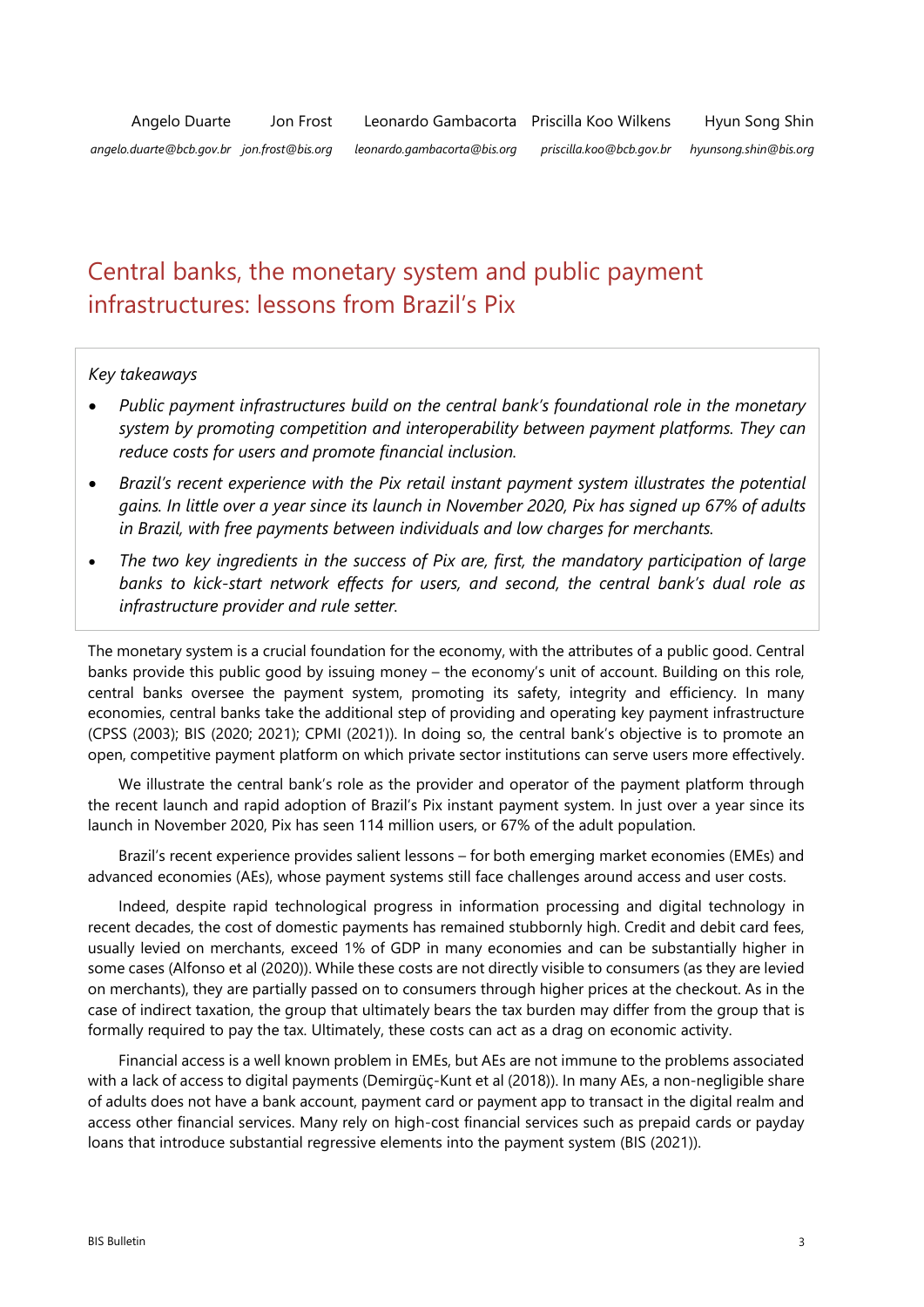Progress in technology has been no panacea for the problems of payment costs and financial inclusion. The network effects inherent in payment platforms can be used to entrench market power and can often result in a lack of effective competition. Big tech payment services can quickly gain substantial market power to extract high fees and valuable data (Carstens et al (2021)). In many economies, there is also the market dominance of the major banks together with card networks that enjoy substantial rents. Some of these rents are passed back to customers, for instance through points or benefits on credit cards, but the customers who benefit are frequently the "high-value" customers who are not financially excluded.

The same technologies and network effects that lead to greater concentration and market power can equally be redirected to promote a virtuous circle of greater competition and lower costs. Central bank public infrastructures may be one such approach, through both publicly provided retail fast payment systems as well as their close cousins, central bank digital currencies (CBDCs) (BIS (2021)).

By design, these central bank payment infrastructures have an open architecture associated with data governance and technical standards that give substance to the system's open and competitive nature. Application programming interfaces (APIs) are a key element in this regard, as they facilitate secure data exchange and interoperability between payment service providers (PSPs).<sup>[1](#page-3-0)</sup> By directly operating such a system, the central bank can define and enforce rules that govern the platform, including on costs, use of data and other technical standards. Not least, the central bank can build on its foundational role at the centre of the monetary system to make its settlement accounts available to support the finality of payments.

The Pix instant payments system in Brazil presents a good example of these important principles.<sup>[2](#page-3-1)</sup> This bulletin examines the experience and draws lessons for other countries.

#### Backdrop: digitalisation of Brazilian retail payments

The digitalisation of retail payments in Brazil gathered pace after the adoption of a 2013 law that gave the Central Bank of Brazil (BCB) competence to regulate retail payments according to the principles of efficiency, security, interoperability and financial inclusion. Historically, private PSPs have played an essential role in promoting the financial inclusion of households and small entrepreneurs. Pix has built on this two-tier structure. Even before the introduction of Pix, greater competition in the acquiring market and caps on interchange fees had pushed down average merchant fees on credit cards. Moreover, the share of adults with a transaction account rose from 56% in 2011 to 70% in 2017 (see online appendix).

Nevertheless, even as technology evolves, low costs and inclusion are not ensured in the absence of effective competition. Indeed, several new players have entered the payment market and offered payment services in closed-loop systems that require both payers and payees to be customers of the same institution. The use of these services can result in market concentration, as a small number of players gain monopoly power and charge high fees. By coincidence, the launch of Pix was preceded in June 2020 by the launch of a big tech payment service that proposed merchant fees of [3](#page-3-2).99%.<sup>3</sup> In addition, Brazil has seen rising retail investment in cryptocurrencies. While data on actual use are scarce, the volatility of large cryptocurrencies and the unregulated nature of the market raise concerns for consumer protection and potentially for financial stability.

<span id="page-3-0"></span> $1$  Interoperability means that users can make payments to other users that use a different provider, without having to participate in multiple systems. See Boar et al (2021).

<span id="page-3-1"></span><sup>&</sup>lt;sup>2</sup> A further example is India's Unified Payments Interface (UPI), launched and overseen by the Reserve Bank of India, and operated by the National Payments Corporation of India. See D'Silva et al (2019).

<span id="page-3-2"></span><sup>&</sup>lt;sup>3</sup> BCB and competition authority CADE moved to suspend these payments, noting that they depended on prior authorisation (BCB (2020)). In the interim, the BCB has authorised person-to-person payments by the provider on Pix. The firm is implementing changes to fulfil BCB requirements for a person-to-business payments model.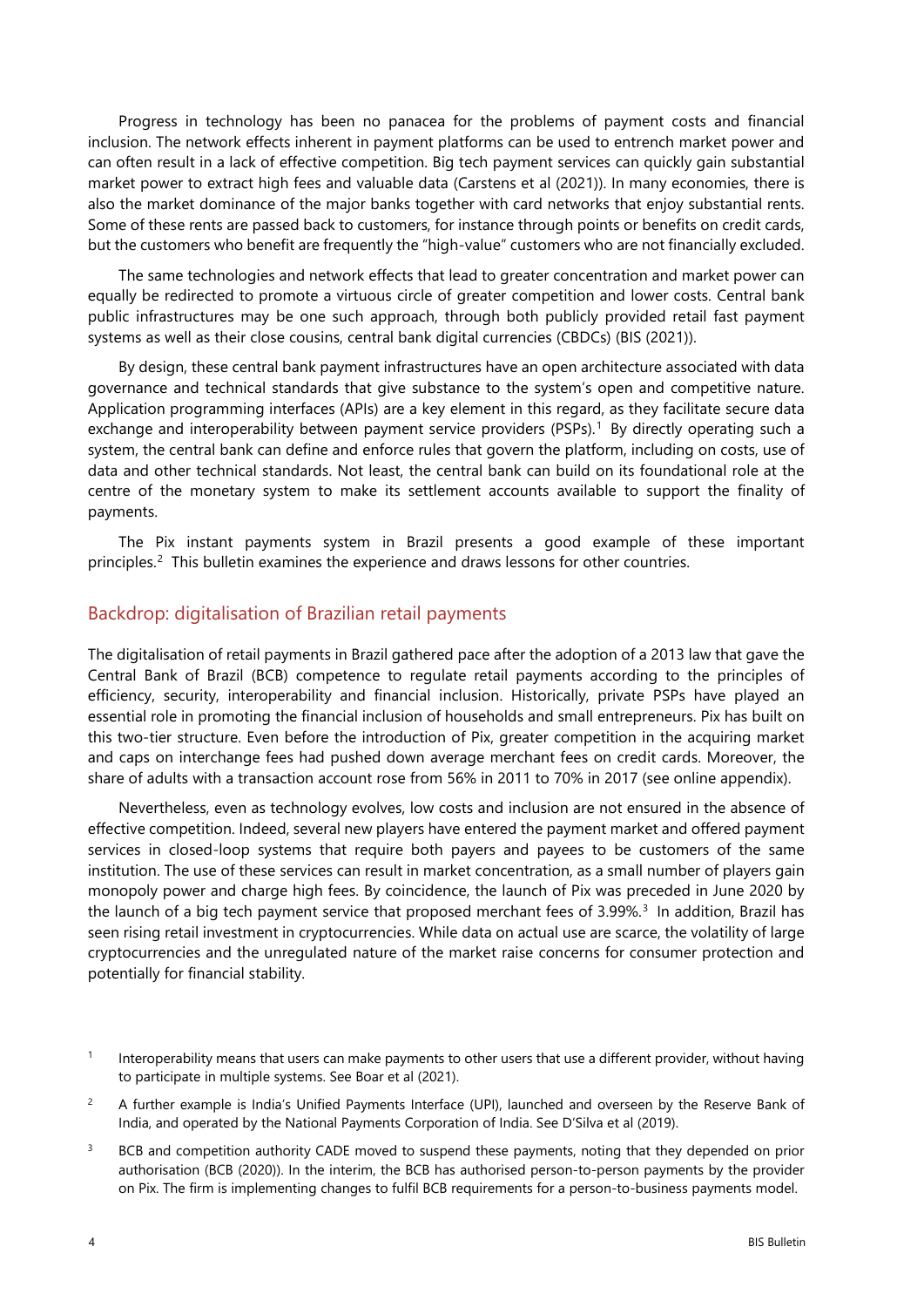#### Pix: key facts and figures

The BCB decided in 2018 to launch an instant payment scheme developed, managed, operated and owned by the central bank. Pix was launched in November 2020. The goals are to enhance efficiency and competition, encourage the digitalisation of the payment market, promote financial inclusion and fill gaps in currently available payment instruments. The BCB plays two roles in Pix: it operates the system and it sets the overall rulebook. As a system operator, the BCB fully developed the infrastructure and operates the platform as a public good. As rulebook owner, the BCB sets the rules and technical specifications (eg APIs) in line with its legal mandate for retail payments. This promotes a standardised, competitive, inclusive, safe and open environment, improving the overall payment experience for end-users.

Since its launch, Pix has seen remarkable growth. By end-February 2022 (15 months after launch), 114 million individuals, or 67% of the Brazilian adult population, had either made or received a Pix transaction. Moreover, 9.1 million companies have signed up – fully 60% of firms with a relationship in the national financial system. Over 12.4 billion transactions were settled, for a total value of BRL 6.7 trillion (USD 1.2 trillion) (Graph 1, left-hand panel). Pix transactions have surpassed many instruments previously available – eg pre-paid cards – and have reached the level of credit and debit cards (Graph 1, right-hand side). Pix partly substituted for other digital payment instruments, such as bank transfers. Yet notably, the total level of digital transactions rose substantially. Using accounts from banks and non-bank fintech providers, more individuals entered the digital payment system. Indeed, Pix transfers were made by 50 million individuals (30% of the adult population) who had not made any account-to-account transfers in the 12 months prior to the launch of Pix. Thus, Pix helped to expand the universe of digital payment users.

Credit transfers between individuals have been the main use case for Pix since its launch. Indeed, adoption by individuals is very straightforward. Individuals can obtain a Pix key and quick response (QR) code to initiate transfers to friends and family, or for small daily transactions. In line with its strategic agenda for financial inclusion, the BCB decided to make Pix transfers free of charge for individuals. PSPs pay a low fee (BRL 0.01 per 10 transactions) to the BCB so that the BCB can recover the cost of running the system.

To ensure access and integrity, PSPs must digitally verify the identity of users. With the existing interface and know-your-customer (KYC) processes provided by their bank or non-bank PSP, users can



Sources: Central Bank of Brazil; authors' calculations.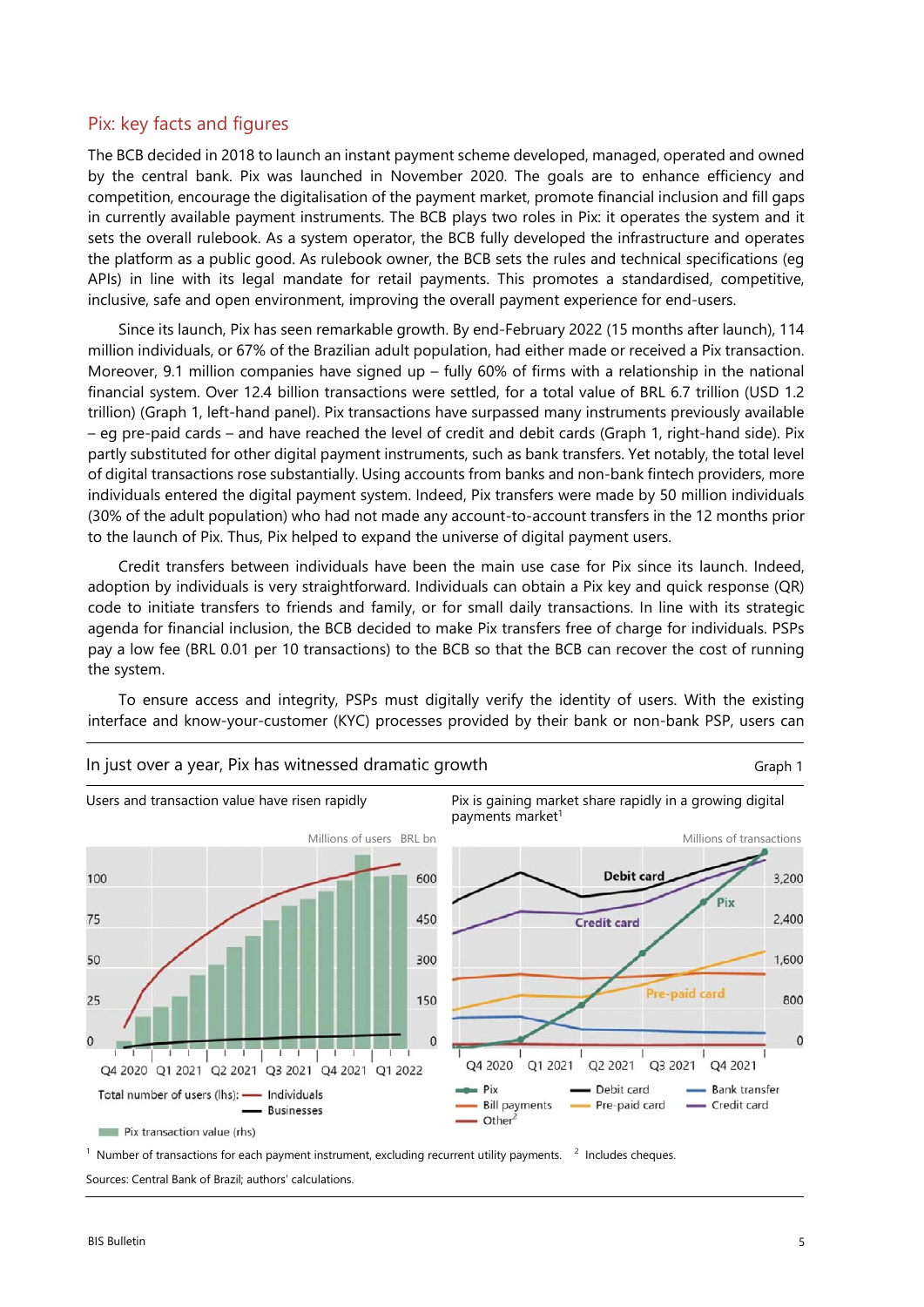

#### Pix is available across a range of interfaces, driving particularly rapid growth Graph 2

have an "alias" – such as a phone number, email address or other key – which forms the basis of digital identification. The most common such aliases are randomly generated keys (eg QR codes), but phone numbers, email addresses and tax IDs are also used (Graph 2, left-hand panel). The ease of use for individuals and the multiplicity of use cases may be one reason why actual use has increased quite rapidly – to 33.2 transactions per capita, a record among peer jurisdictions (right-hand panel).

Since launch, use cases other than person-to-person payments have quickly gained ground. The share of person-to-business (P2B) payments has risen (Graph 3, left-hand panel), encompassing eg retail purchases at shops, restaurants and e-commerce sites. These, too, can use QR codes and other aliases. Stickiness in adoption by businesses is expected since this typically requires back-end systems integration. PSPs can set fees for corporate payees (for purchases) and payers (for transfers). Yet for merchants, Pix



Sources: Hayashi and Nimmo (2021); BIS Red Book statistics; Central Bank of Brazil; authors' calculations.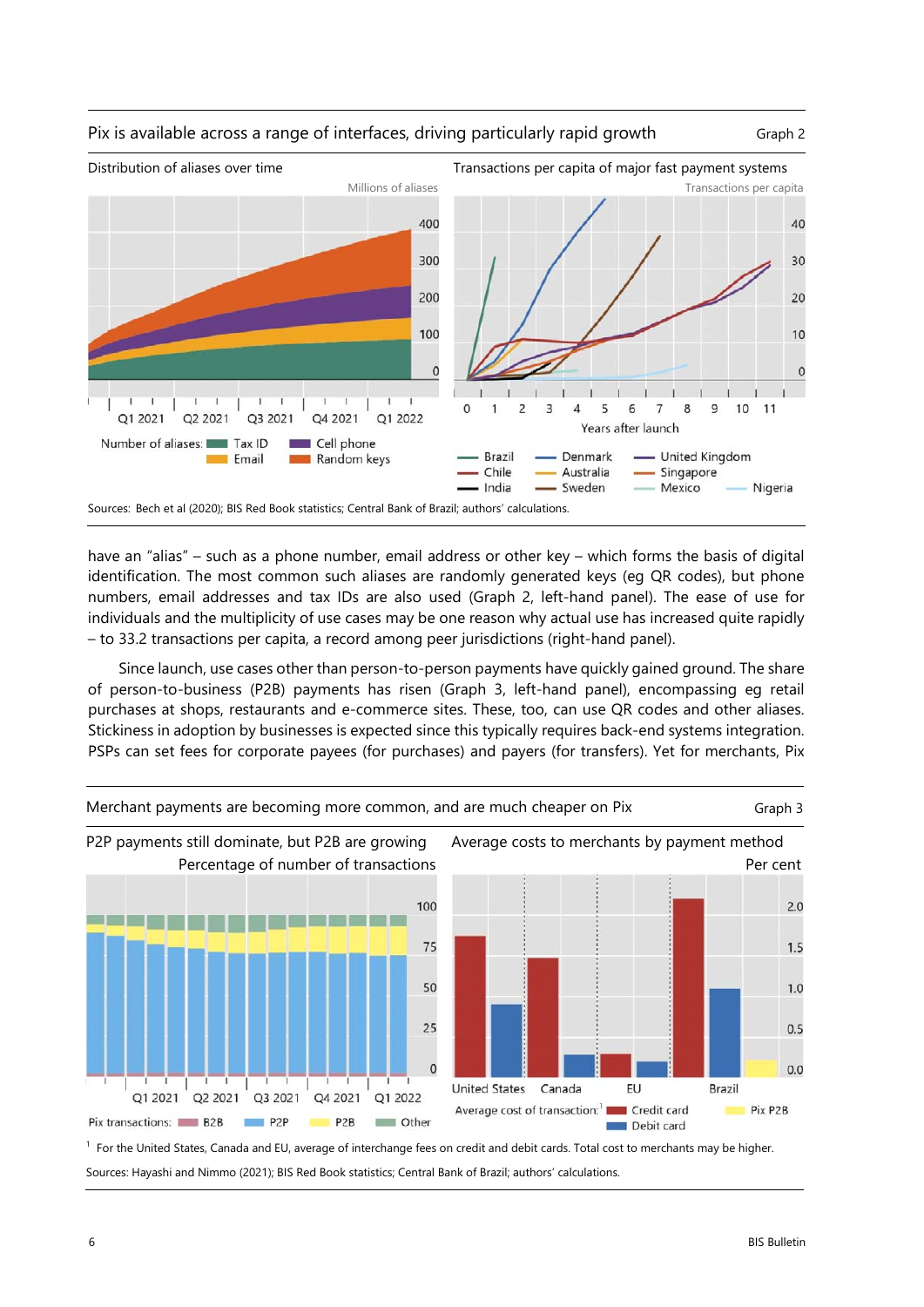payments are much cheaper than alternatives such as card payments – with an average cost to merchants of 0.22%. This compares with fees of 2.2% for credit cards in Brazil, 1.7% percent for credit cards in the United States, 1.5% in Canada and 0.3% percent in the European Union (Graph 2, right-hand panel).

A further increase in P2B usage is expected over time, as new overlay services such as direct debit and electronic bill payment are scheduled to be released in the near future.

#### Factors behind the success of Pix to date

Pix holds useful lessons on the ingredients for the successful launch of a public interest-oriented retail payment system. A number of factors have likely contributed to the success of Pix (see also Brandt and Lobo (2021)). Two factors particularly stand out:

- Mandatory participation of larger institutions: as a regulator, the BCB mandated participation in Pix by banks and other payment institutions with more than 500,000 transaction accounts. This created a critical mass of users and kick-started the network effects so that the open-loop payment platform could gain traction. As banks saw their competitors taking part, they were incentivised to join the network. In particular, smaller banks who were not obliged to participate saw that it was in their interest to do so. Non-bank PSPs also saw competitive incentives to enter. In total, 773 institutions joined Pix as member PSPs. [4](#page-6-0)
- Governance arrangements to set the rules: guided by its public interest mandate, the BCB runs a central Pix rulebook. Open APIs form a key part of the rulebook, as they securely transmit only the data needed for a particular transaction (CGIDE (2020)). This includes both account information service (AIS) APIs, which transmit information between users and PSPs, and payment initiation service (PIS) APIs, which ensure the execution of payment requests. These APIs are defined and implemented by the Open Finance initiative governance body. They allow users to port their transaction history, eg to apply for credit. Meanwhile, dedicated APIs for businesses can facilitate the financial management of corporates and merchants, and allow for value added services from private technology providers.

The BCB approached Pix product development with a user-centric perspective, focusing on the concrete needs of households and businesses in their payment habits, and gaps in the current system. Working together in the Pix Forum, the BCB and private PSPs defined a range of use cases, such as P2P, P2B, electronic bill pay and deferred payments to meet specific needs. These use common standards, eg standardised user interfaces. Going forward, there are plans to roll out dual offline payments (for when the payer and payee do not have internet connectivity) and cross-border payments and remittances.

In rolling out Pix, the BCB had to respond to challenges and enact several complementary policies. For instance, to support public awareness and adoption, the BCB ran an extensive communication strategy with PSPs, individuals, businesses, media and other stakeholders. The rollout required complementary policies to increase digital literacy, particularly for the most disadvantaged and for older users, who are less comfortable making digital payments. From an infrastructure perspective, the massive adoption of Pix required additional IT resources at the BCB.

While Pix has multiple layers of security, efforts have also been necessary to prevent fraud and scams. In this light, the BCB and PSPs led an awareness campaign on social media called "The Security Week". The BCB also developed a special refund mechanism and a precautionary blockage of funds to increase the recovery of funds from fraudsters through a standardised procedure. Finally, non-adherence to required security standards by some small PSPs allowed access by third parties to some alias data. As with other digital payment instruments, this has required further efforts by the regulator and private PSPs to adapt and ensure safety.

<span id="page-6-0"></span><sup>4</sup> Of the 773 participants, 36 are mandatory, 93 are non-banks (payment institutions, direct credit societies etc) and 615 are credit unions.